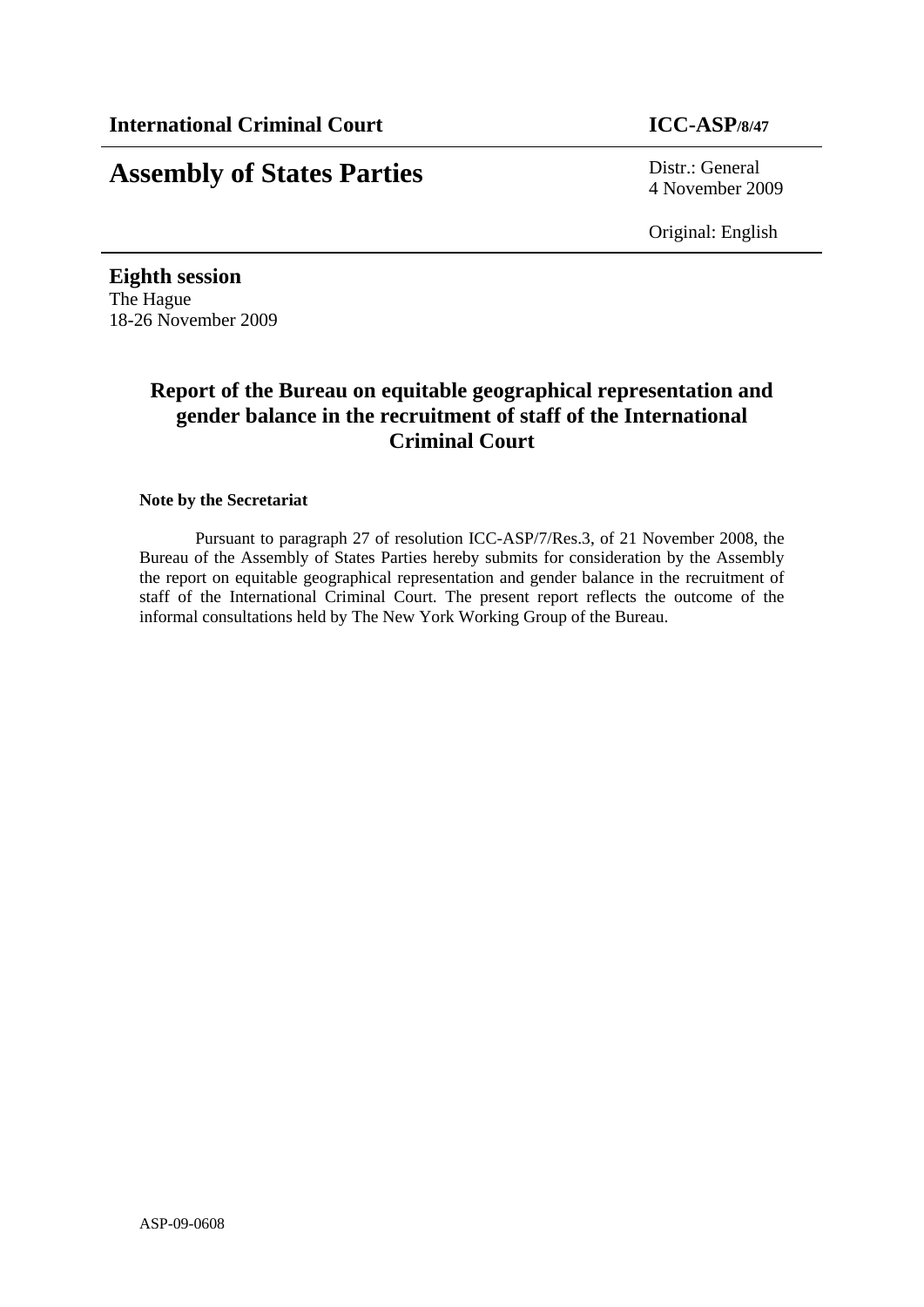## **Report of the Bureau on equitable geographical representation and gender balance in the recruitment of staff of the International Criminal Court**

## **A. Introduction**

1. On 21 November 2008, the Assembly of States Parties ("the Assembly") welcomed the report of the Bureau on the subject, endorsed the recommendations contained therein and recommended that the Bureau "continue to engage the Court to identify ways to improve equitable geographical representation within the existing model, without prejudice to any future discussions on the suitability, or otherwise, of the current model, as well as to remain seized of the issue of geographical representation and gender balance and to report thereon to the ninth session of the Assembly."<sup>1</sup>

2. The Court has an obligation under the Statute to achieve equitable geographical representation and gender balance in the recruitment of staff without compromising the quality of staff employed.

3. Notwithstanding the request of the Assembly that the Bureau submit a report on the efforts of the Court to achieve equitable geographical representation and gender balance in the recruitment of staff to its ninth session in 2010, the New York Working Group of the Bureau, through the facilitator of the subject, Mr. Eden Charles (Trinidad and Tobago), convened informal consultations on the issue on 21 August 2009. The facilitator also conducted bilateral consultations with interested delegations.

## **B. Informal consultations**

4. The consultations took place at the United Nations Headquarters in New York. The facilitator referred delegations to information provided by the Court on recent developments on the subject which was circulated prior to the meeting.

5. The meeting observed that the Court had made some strides in its attempts to achieve equitable geographical representation and gender balance in the recruitment of staff since the 2008 report of the Bureau.

- 6. The meeting took note of the following:
	- a) The statistics provided by the Court showed that females made up 50.74 per cent of the Court and males accounted for 49.26 per cent in the appointment of the professional posts;
	- b) In terms of geographical representation among the professional staff the breakdown consisted of 48 staff members from African States, 21 from Asian States, 23 from Eastern European States, 29 from the Group of Latin American and Caribbean States and 181 from the Group of Western European and other States:
	- c) 15.74 per cent of the staff recruited was from African States, 6.56 per cent from Asian States, 7.54 per cent from Eastern European States, 9.81 per cent from Latin America and Caribbean States, and 60.98 per cent from Western European and other States; and

<sup>1&</sup>lt;sup>1</sup>  *Official Records of the Assembly of States Parties to the Rome Statute of the International Criminal Court, Seventh session, The Hague, 14-22 November 2008* (International Criminal Court publication, ICC-ASP/7/20), vol. I, part III, resolution ICC-ASP/7/Res.3.